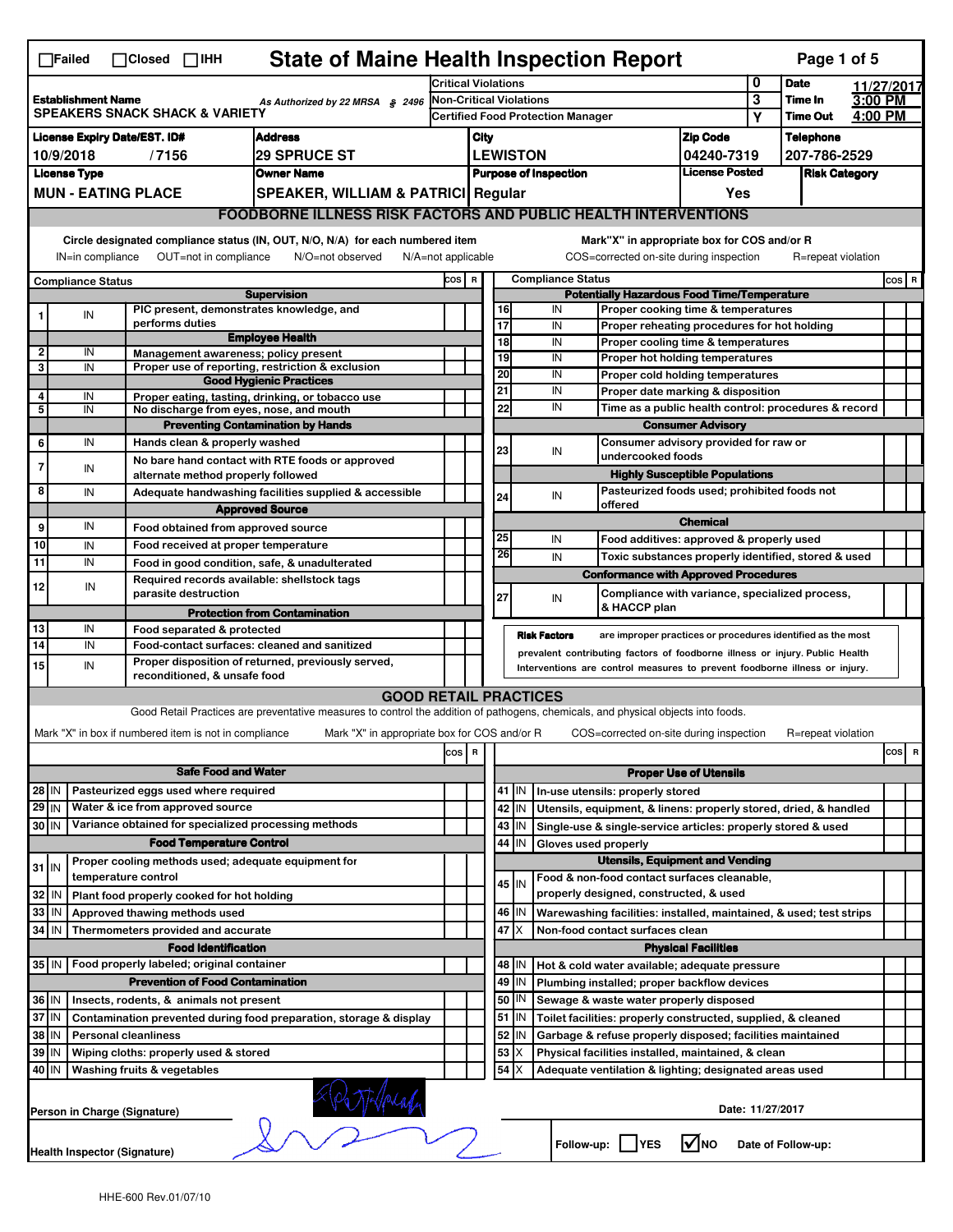|                                                    |                                       | <b>State of Maine Health Inspection Report</b> | Page 2 of 5  |                        |                                  |
|----------------------------------------------------|---------------------------------------|------------------------------------------------|--------------|------------------------|----------------------------------|
| <b>Establishment Name</b>                          |                                       | As Authorized by 22 MRSA § 2496                |              |                        | 11/27/2017<br><b>Date</b>        |
| <b>SPEAKERS SNACK SHACK &amp; VARIETY</b>          |                                       |                                                |              |                        |                                  |
| License Expiry Date/EST. ID#<br>10/9/2018<br>/7156 | <b>Address</b><br><b>29 SPRUCE ST</b> | City / State<br><b>LEWISTON</b>                | /ME          | Zip Code<br>04240-7319 | <b>Telephone</b><br>207-786-2529 |
|                                                    |                                       | <b>Temperature Observations</b>                |              |                        |                                  |
| Location                                           | <b>Temperature</b>                    |                                                | <b>Notes</b> |                        |                                  |
| milk cooler                                        | 37                                    |                                                |              |                        |                                  |
| sandwich bar                                       | 39                                    |                                                |              |                        |                                  |
| cooler                                             | 38                                    |                                                |              |                        |                                  |
| Cooler                                             | 36                                    |                                                |              |                        |                                  |
| beer cooler                                        | 35                                    |                                                |              |                        |                                  |
| hot water                                          | 110 plus                              |                                                |              |                        |                                  |

| Person in Charge (Signature)        | Date: 11/27/2017 |
|-------------------------------------|------------------|
| <b>Health Inspector (Signature)</b> |                  |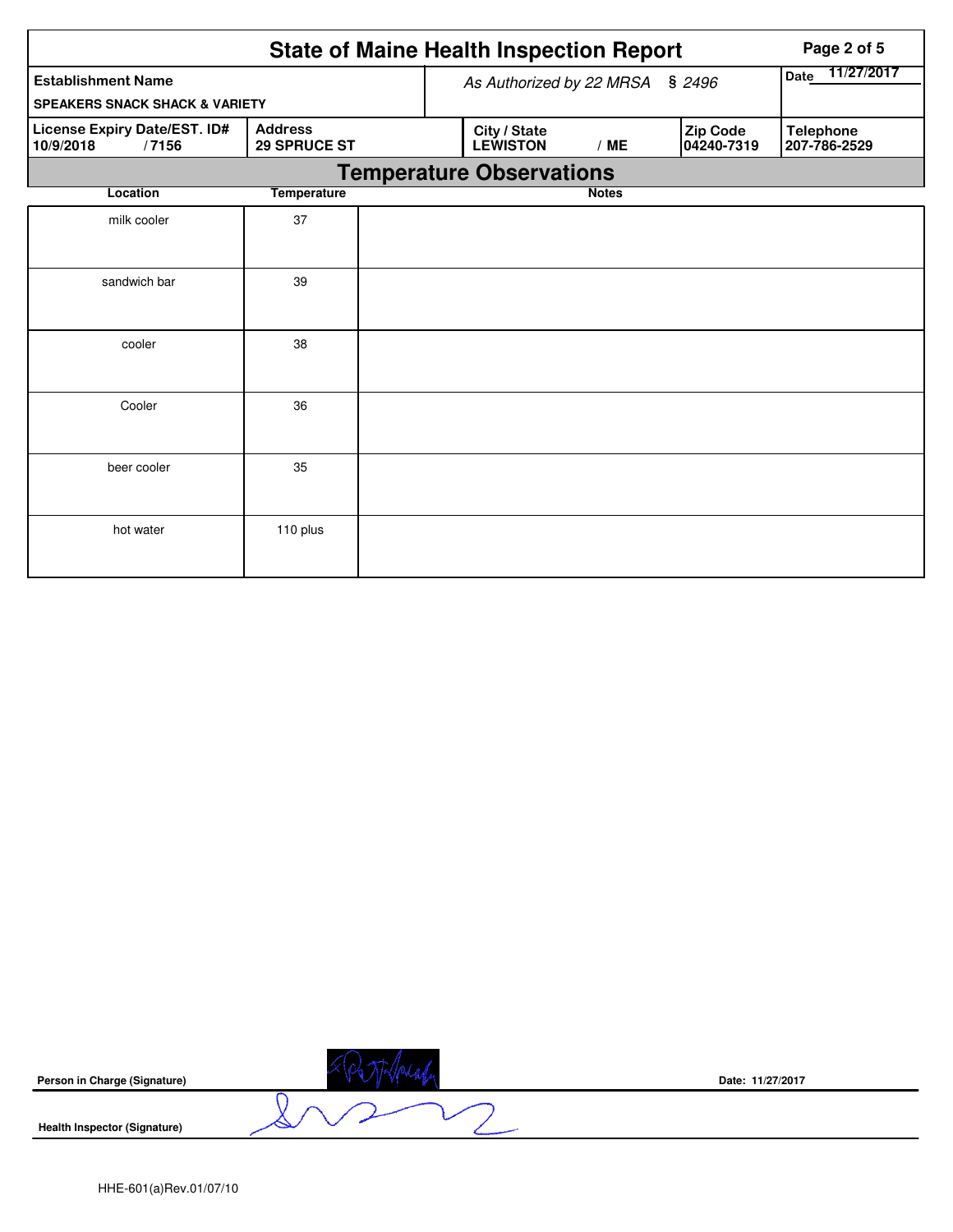|                                                                                                                                                    | Page 3 of 5                                                                                                                    |                                 |    |                               |                    |  |  |
|----------------------------------------------------------------------------------------------------------------------------------------------------|--------------------------------------------------------------------------------------------------------------------------------|---------------------------------|----|-------------------------------|--------------------|--|--|
| <b>Establishment Name</b>                                                                                                                          |                                                                                                                                |                                 |    |                               | 11/27/2017<br>Date |  |  |
| <b>SPEAKERS SNACK SHACK &amp; VARIETY</b>                                                                                                          |                                                                                                                                |                                 |    |                               |                    |  |  |
| License Expiry Date/EST. ID#<br>10/9/2018<br>/7156                                                                                                 | <b>Address</b><br><b>29 SPRUCE ST</b>                                                                                          | City / State<br><b>LEWISTON</b> | ME | <b>Zip Code</b><br>04240-7319 |                    |  |  |
|                                                                                                                                                    |                                                                                                                                |                                 |    |                               |                    |  |  |
| Violations cited in this report must be corrected within the time frames below, or as stated in sections<br>8-405.11 and 8-406.11 of the Food Code |                                                                                                                                |                                 |    |                               |                    |  |  |
|                                                                                                                                                    | 47: 4-602.13: N: Non-food contact surfaces are not cleaned at a frequency necessary to preclude accumulation of soil residues. |                                 |    |                               |                    |  |  |
| INSPECTOR NOTES: Clean compressor areas on sandwich bar                                                                                            |                                                                                                                                |                                 |    |                               |                    |  |  |

53: 6-501.12: N: The physical facilities are not clean.

INSPECTOR NOTES: clean all floor edges and around equipment

54: 6-501.14.(A): N: Ventilation not clean.

INSPECTOR NOTES: clean floor fans

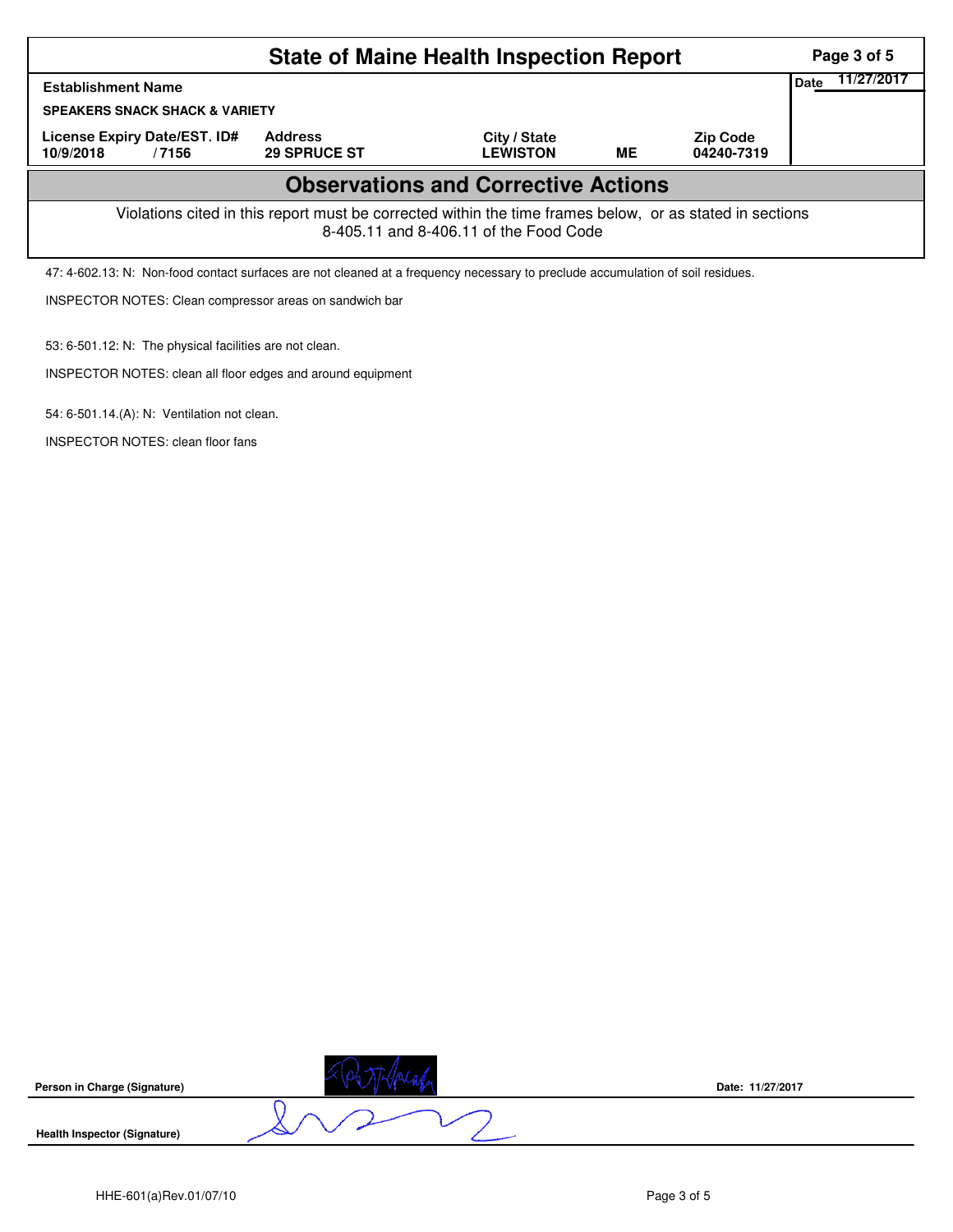|                                           |                                           | <b>State of Maine Health Inspection Report</b>                                                                                                                                                                                                                                                                                                                                                                                                                                                                                                                                                  |                                 |           |                               | Page 4 of 5               |
|-------------------------------------------|-------------------------------------------|-------------------------------------------------------------------------------------------------------------------------------------------------------------------------------------------------------------------------------------------------------------------------------------------------------------------------------------------------------------------------------------------------------------------------------------------------------------------------------------------------------------------------------------------------------------------------------------------------|---------------------------------|-----------|-------------------------------|---------------------------|
| <b>Establishment Name</b>                 |                                           |                                                                                                                                                                                                                                                                                                                                                                                                                                                                                                                                                                                                 |                                 |           |                               | 11/27/2017<br><b>Date</b> |
|                                           | <b>SPEAKERS SNACK SHACK &amp; VARIETY</b> |                                                                                                                                                                                                                                                                                                                                                                                                                                                                                                                                                                                                 |                                 |           |                               |                           |
| License Expiry Date/EST. ID#<br>10/9/2018 | /7156                                     | <b>Address</b><br><b>29 SPRUCE ST</b>                                                                                                                                                                                                                                                                                                                                                                                                                                                                                                                                                           | City / State<br><b>LEWISTON</b> | <b>ME</b> | <b>Zip Code</b><br>04240-7319 |                           |
|                                           |                                           |                                                                                                                                                                                                                                                                                                                                                                                                                                                                                                                                                                                                 | <b>Inspection Notes</b>         |           |                               |                           |
|                                           | <b>Certified Food Protection Manager</b>  | Unless directed otherwise, all Eating Establishments are required to submit a copy of their Certified Food Protection Manager<br>(CFPM) certificate. A CFPM must be hired within 90 days of a new eating establishment opening or when a CFPM leaves<br>employment. For a list of CFPM courses and trainers go to http://www.maine.gov/healthinspection/training.htm<br>Please provide a copy of this certification(s) to your inspector [Susan Reny ] by emailing to<br>sreny@lewistonmaine.gov ] or faxing to 207-795-5071. A copy may also be sent to Carol Gott, Health Inspection Program, |                                 |           |                               |                           |
|                                           |                                           | 286 Water St. 3rd Floor, Augusta, ME 04333 or carol.gott@maine.gov.<br>Please include the name of your establishment and the establishment ID# with your certification(s).                                                                                                                                                                                                                                                                                                                                                                                                                      |                                 |           |                               |                           |

- Responsibilities of the person in charge for ill employees (exclusions and restrictions); and,
- Date marking of Ready-to-eat potentially hazardous foods.

## Violation Correction Timeframe

Critical violations should be corrected on site, but in any event, within 10 days. The licensee must contact the inspector when the critical violation has been addressed at 207-( 513-3125 Ext 3224 ) or email ( sreny@lewistonmaine.gov ). Non-critical violations must be corrected within 30 days. Failure to satisfactorily correct these violations before the follow-up inspection may result in enforcement proceedings by the Department to include fines and penalties, which are outlined in Sections 7, 8 and 9 of the Rules Relating to the Administration and Enforcement of Establishments Licensed by the Health Inspection Program available at http://www.maine.gov/healthinspection. License renewals can be denied if violations are not corrected within the noted timeframes.

## C= Critical violation and NC= Non-critical violation

"Critical violation" means a provision of the Food Code that, if in non-compliance, is more likely than other violations to contribute to food contamination, illness or environmental health hazard.

## Additional Inspection Fee

License fees provide for two inspections per year. When additional inspections are required, the Department may charge an additional \$100 fee to cover the costs of each additional inspection or visit.

## Document Retention/Posting

Pursuant to the Maine Food Code, the establishment's current license must be displayed. In addition, a sign or placard must be posted in a conspicuous area notifying consumers that a copy of the most recent inspection report is available upon request. CFPM certificates must be posted in a conspicuous area and must be available to the Department upon request.

CFPM Patricia Speaker exp 4/6/2022

Bug Beaters Pest Control is doing pest control for mice in the building on a weekly basis. Upon major renovations install 3 bay sink